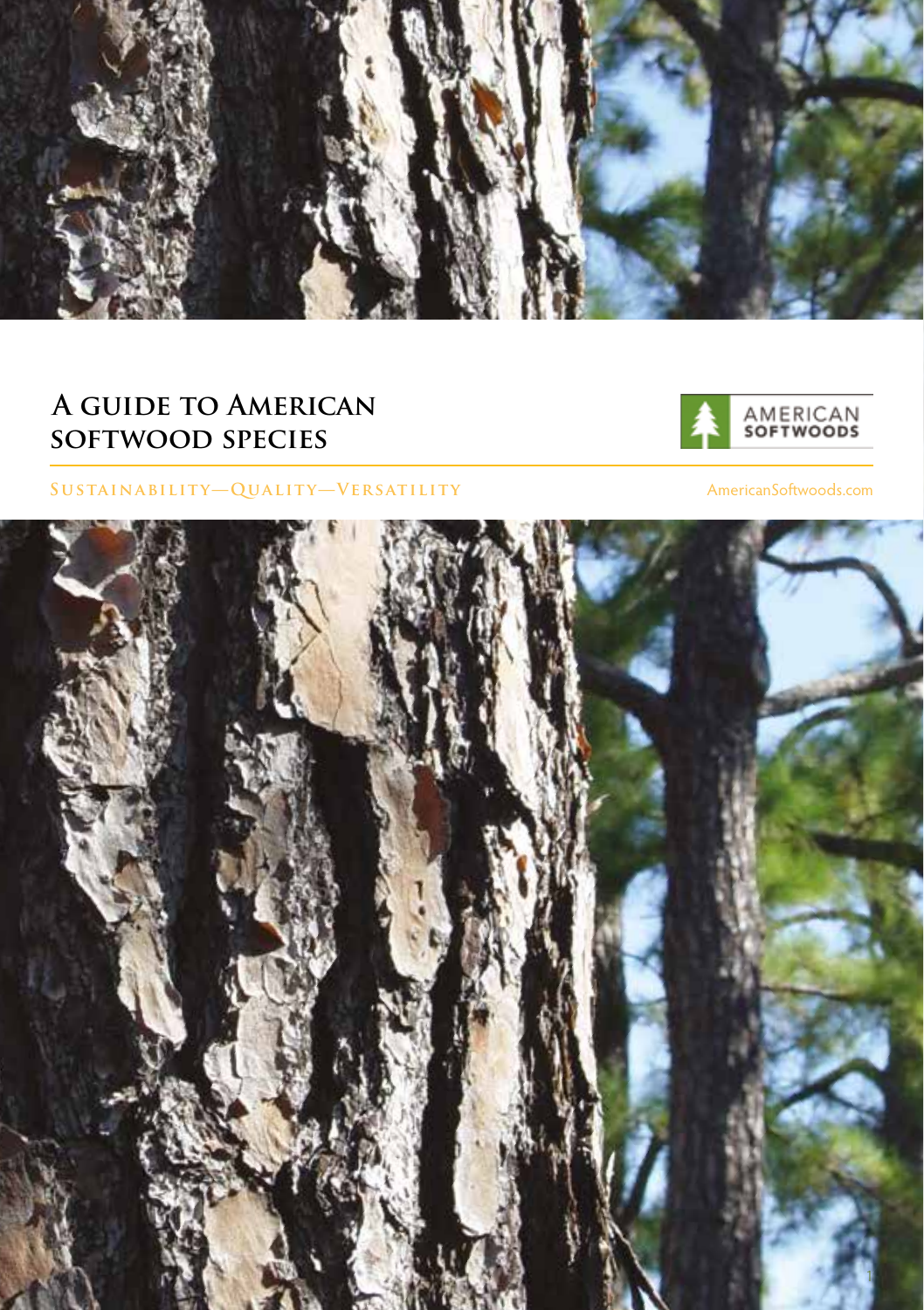# **Introduction**

**Softwoods have been exported from the United States for over 400 years. Today, America is recognized worldwide as a sustainable source of top quality timber. This popularity is based on:**

- **•** Standardization of sizes and stress ratings
- **•** Quality control through the enforcement of a single unified grading system
- **•** Strength and durability
- **•** Suitability for preservative and fire-retardant treatments
- **•** Construction standardization.

The simple cell structure of softwoods' long, uniformly packed fibres gives them a high strength-to-weight ratio, making them flexible and capable of bearing heavy loads. American softwoods have the strength to sustain longer spans for trusses and joists, as well as the clear, fine-grained timber that is in demand for joinery applications, such as panelling, door frames, windows, flooring and furniture. The various species of softwoods from Southern and Western America provide a wide range of choices.

This guide presents details of the botanical classification, properties and uses of the most commercially important American softwood species. Because of their versatility, most species can be used for a wide range of applications.

American softwood timber is marketed by members of the Softwood Export Council (SEC) and the Southern Forest Products Association (SFPA), known jointly as American Softwoods.

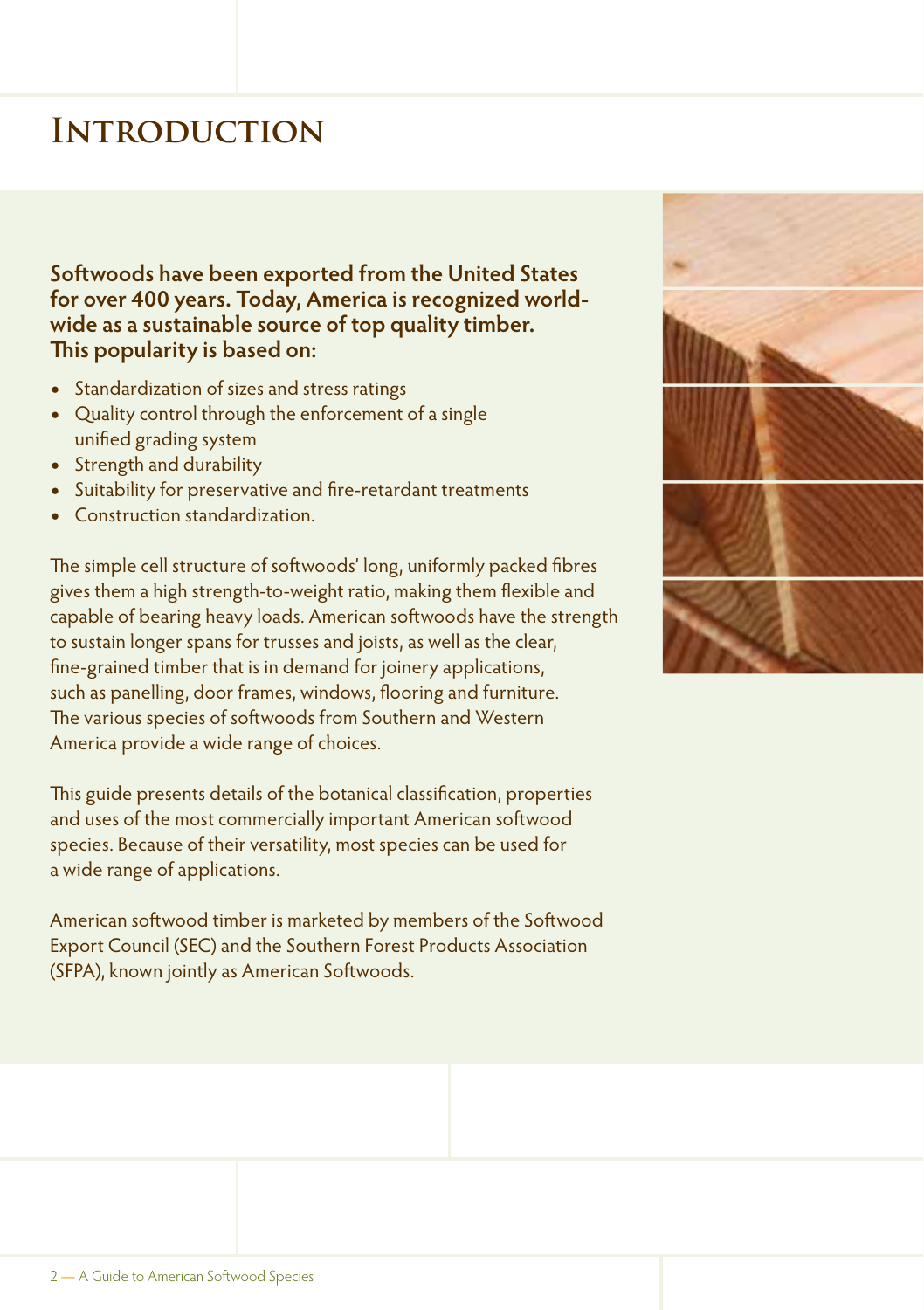# **CONTENTS**



- Western Hemlock 10
- Douglas Fir 11
- Spruce-Pine-Fir South Sitka Spruce 12
- Engelmann Spruce 13
- Western Larch 14
- Western Red Cedar 15
- Other Species 16
- Comparative Table 18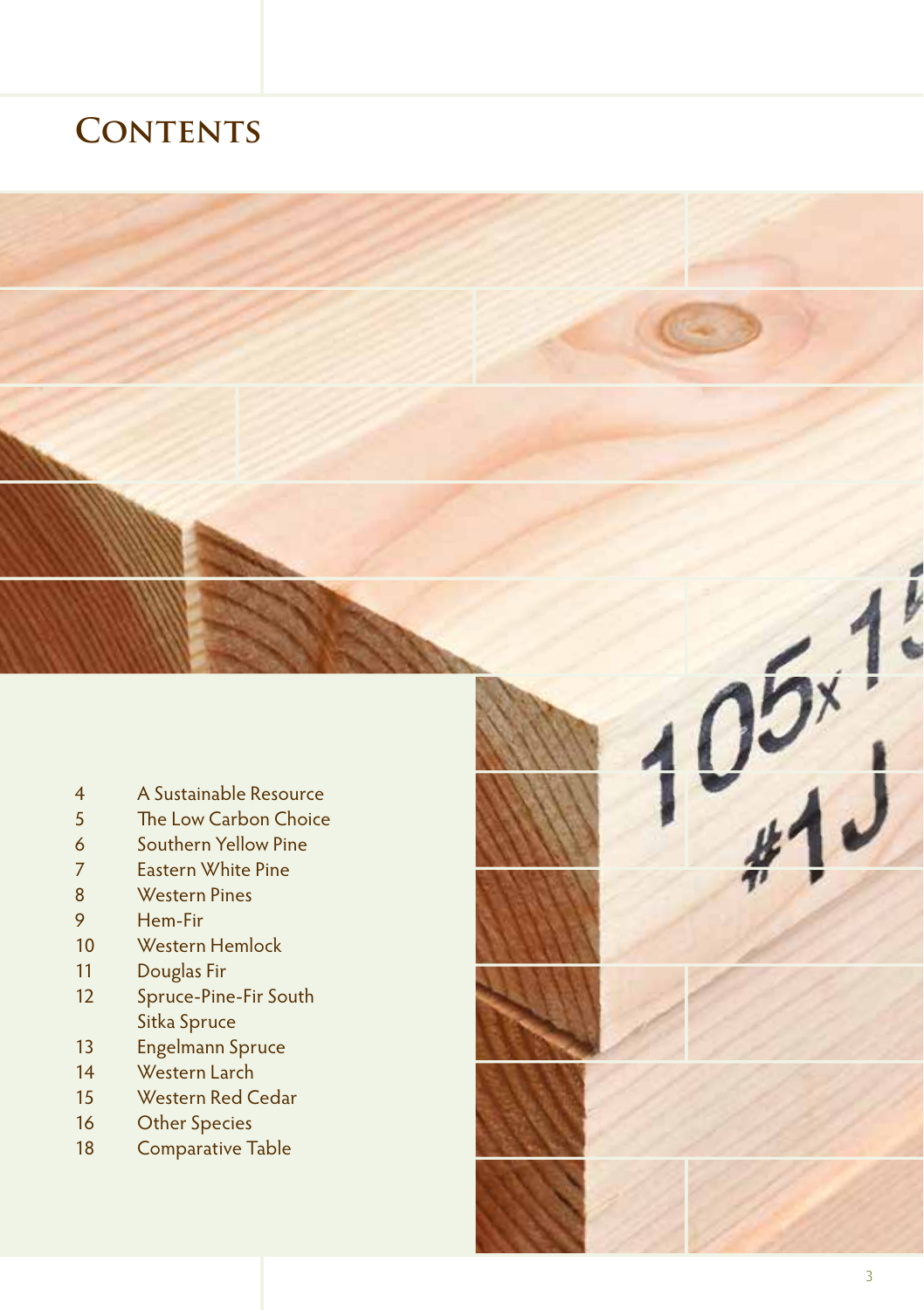# **A sustainable resource**

**America's forests currently produce over 80 million cubic metres of sawn timber a year, making them the largest producers in the world. About 10 per cent of this timber is exported overseas.**

Modern forest management ensures not only that felled trees are replaced, but that every year more wood is grown in US forests than is harvested. As a result, the US has more trees today than 70 years ago. 1.6 billion seedlings are planted in the US every year, the equivalent of 4.4 million trees every single day of the year.

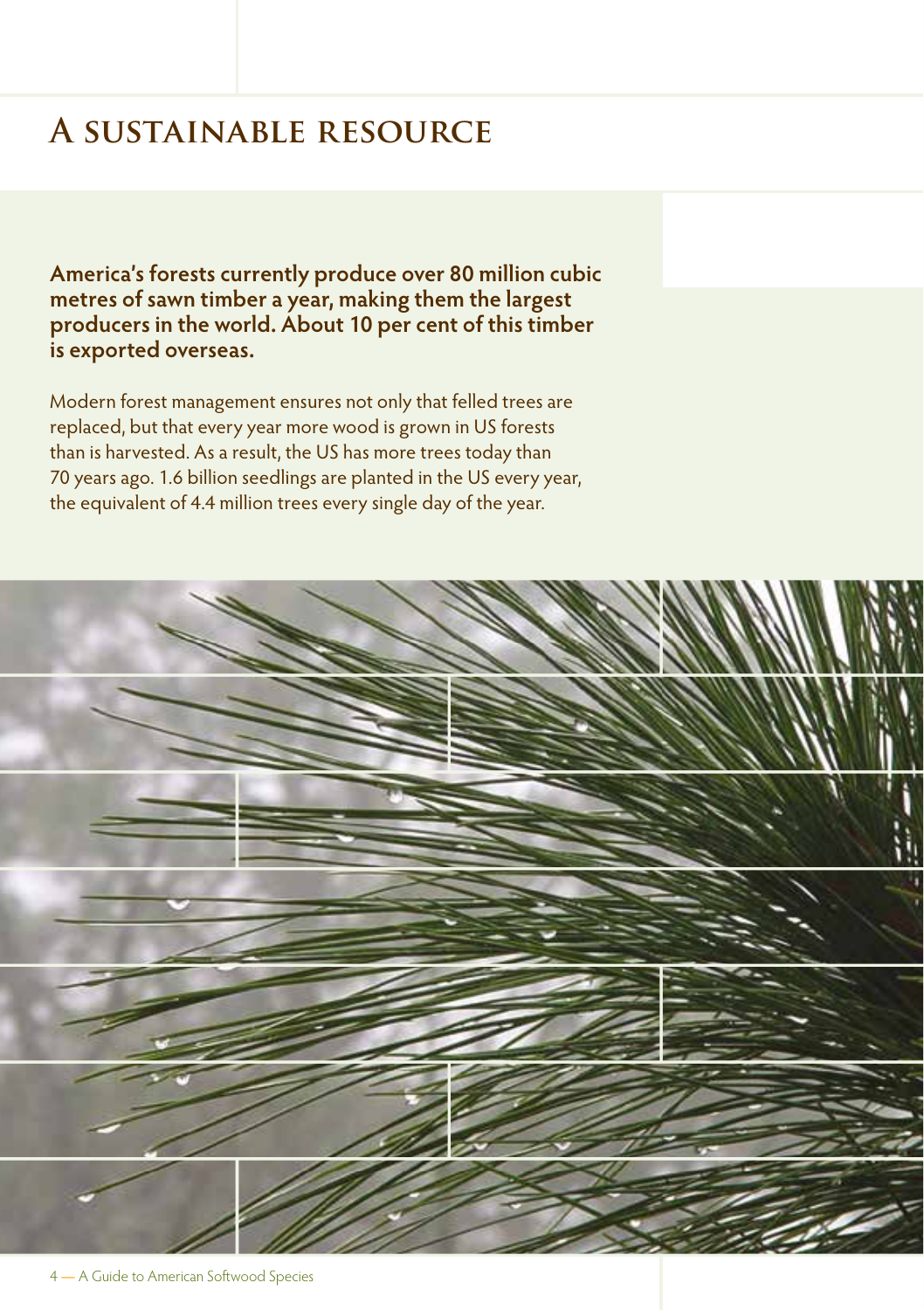# **The low carbon choice**

## **Help tackle climate change – use more wood**

No other material can match wood's unique benefits. It is light, strong, easy to work, affordable and good-looking. But, as sustainability and carbon reduction become increasingly important to all building activity, wood's compelling environmental benefits are helping to make it today's building material of choice:

- **•** It is the world's only naturally renewable mainstream building material
- **•** It is the only building material to provide third party verification of sustainability, through international forest certification programmes such as the Forest Stewardship Council (FSC), the Programme for the Endorsement of Forest Certification (PEFC), Sustainable Forestry Initiative (SFI) and schemes such as the American Tree Farm System
- **•** It is reusable, recyclable, can be used as biomass fuel and is biodegradable
- **•** It has better insulation properties than other building materials
- Trees require less energy (and therefore CO<sub>2</sub> emissions) to harvest and convert into finished products than any other construction material
- Growing trees remove CO<sub>2</sub> from the atmosphere and give off life-sustaining oxygen
- Wood products store CO<sub>2</sub>, keeping it out of the atmosphere while stimulating the expansion of managed forests, which absorb yet more CO<sub>2</sub>.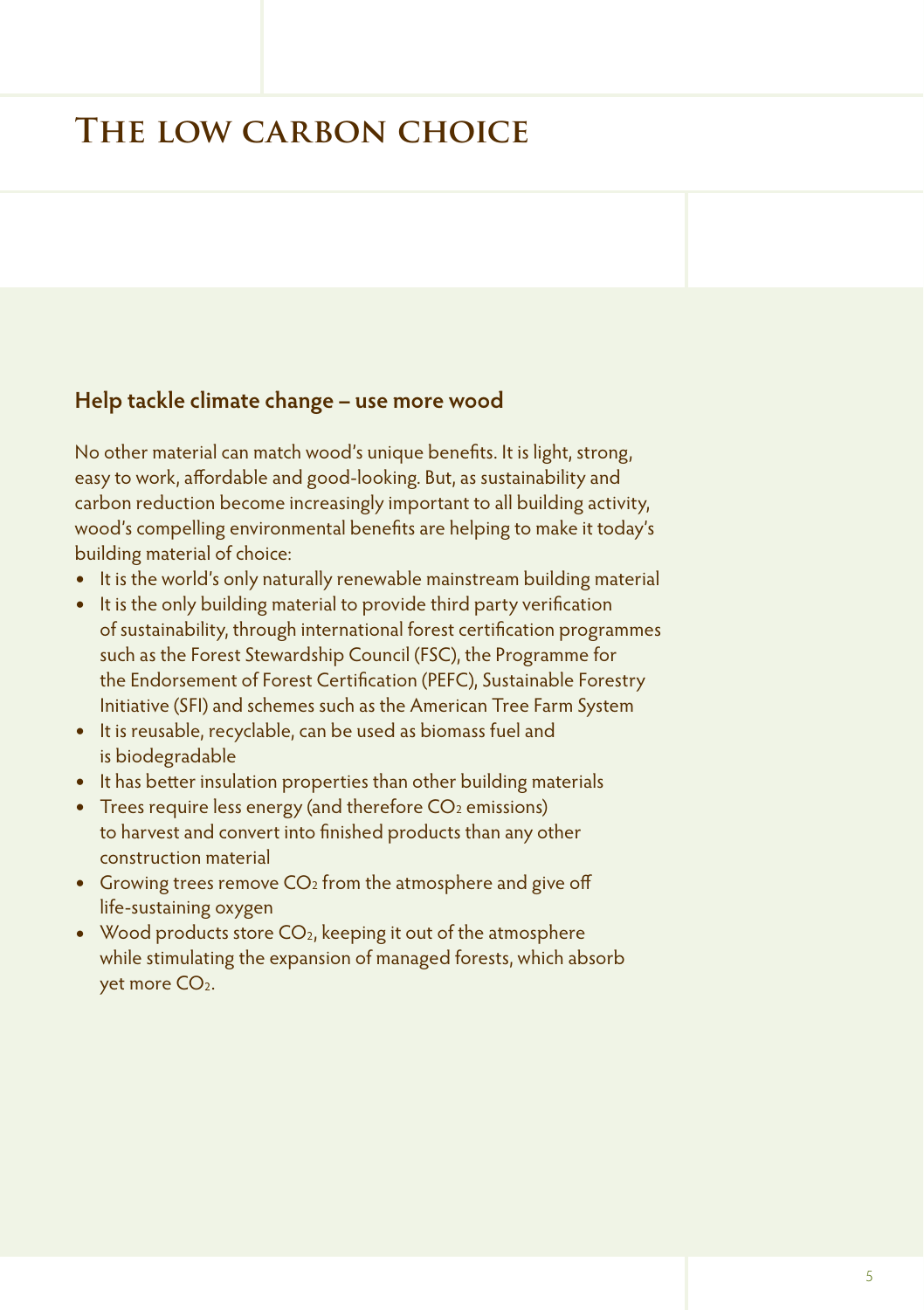# **Southern Yellow Pine**

*Pinus palustris, Pinus elliottii, Pinus echinata and Pinus taeda*



### **General description**

The four main species of Southern Yellow Pine are Longleaf *(Pinus palustris)*, Slash *(Pinus elliottii)*, Shortleaf *(Pinus echinata)* and Loblolly pine *(Pinus taeda)*. The wood has a distinctive colour and grain, its sapwood ranging from white to yellowish and heartwood from yellow to reddish-brown. It combines looks, strength, and extreme ease of treatment with the highest nail-holding ability.

### **Main uses**

Most is used structurally, for floor and roof trusses, joists, rafters and carcassing. Ease of treatment makes it particularly good for decking and outdoor use. Character and impact resistance make it suitable for flooring, panelling and joinery.

### **Working properties**

| ★★★☆☆ |
|-------|
| ★★★☆☆ |
| ***** |
| ★★★★☆ |
|       |

### **Distribution and availability**

Grown on 78 million hectares of forest land in Alabama, Arkansas, Florida, Georgia, Louisiana, Mississippi, North and South Carolina, Oklahoma, Tennessee, Texas and Virginia. Widely available.

### **Physical & mechanical properties**

See chart on pages 18/19. Medium texture. Weight ranges from 537 to 626 kg per cubic metre. High density gives it natural strength, weight, and impact and wearing resistance. It has a higher specific gravity than European Redwood and, although easy to work with, stands up well to rough treatment.

### **Durability**

Slightly durable. Easy to treat.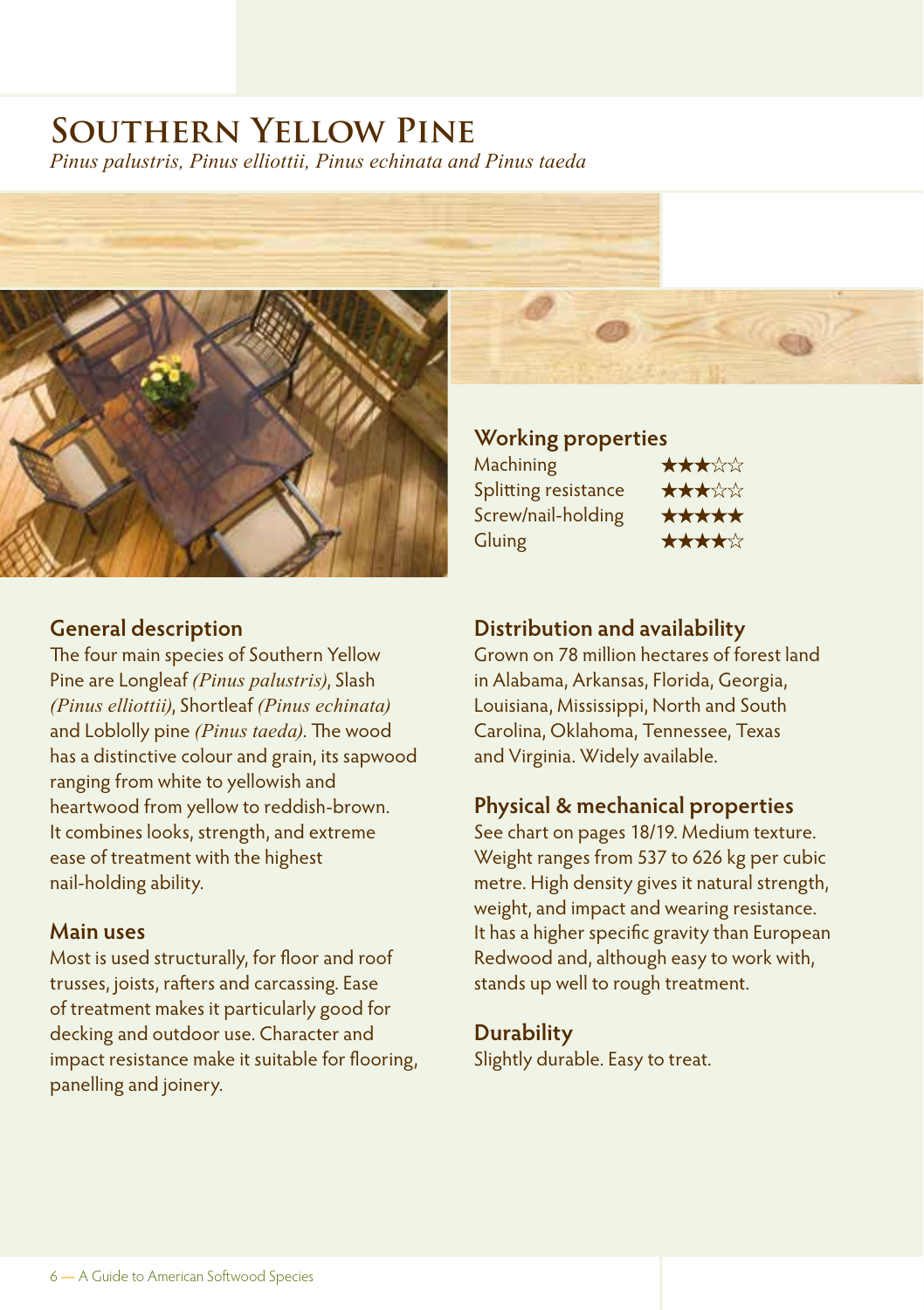## **Eastern white pine** *Pinus strobus*



### **General description**

A creamy straw-colour that will darken with age to a deep rich tan. Available in a wide range of grades and sizes.

### **Main uses**

A mainstay of quality construction and fine woodworking, Eastern white pine is a favourite for cladding, panelling, mouldings and furniture.

### **Distribution and availability**

Eastern white pine forests cover much of Northeast America. Widely available.

### **Working properties**

Machining ★★★★☆ Splitting resistance ★★★★☆ Screw/nail-holding **★★**☆☆☆ Gluing ★★★★☆

### **Physical & mechanical properties**

See chart on pages 18/19. Medium texture. Weight ranges from 390-415 kg/cubic metre. With its fine grain and uniform texture, it has good manufacturing qualities and holds finishes well.

# **Durability**

Slightly durable. Easy to treat.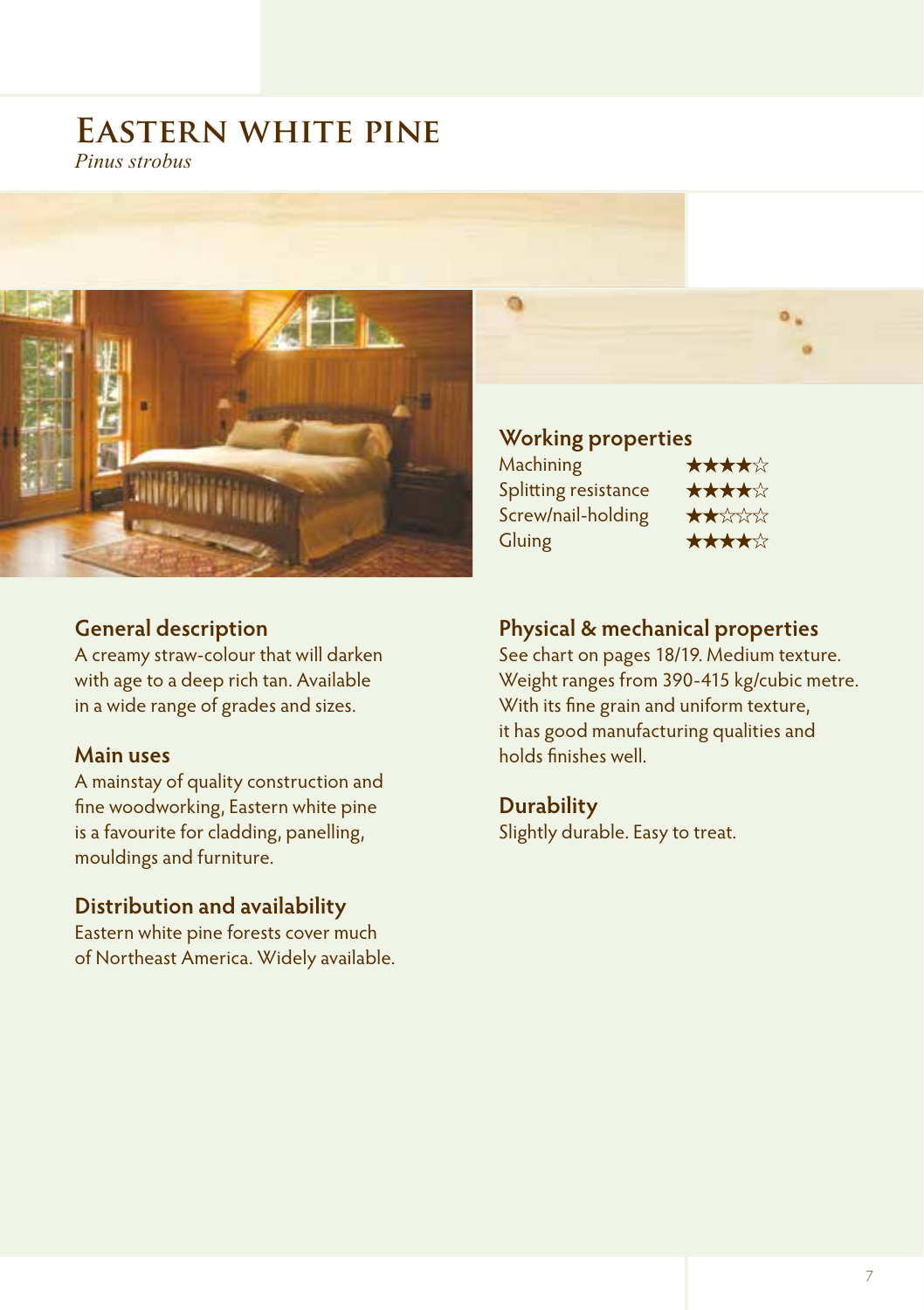# **Western pines**

*Pinus spp.*



### **General description**

Often referred to as the White pines, this is a commercially important group, known for its resinous odour and light colour.

### **Main uses**

Ponderosa pine *(Pinus ponderosa)*<sup>1</sup> , Sugar pine *(Pinus lambertiana)*<sup>2</sup> and Idaho White pine *(Pinus monticola)*<sup>3</sup> are valued primarily for their appearance. Ponderosa pine is suitable for any application that requires a light to moderately strong, splinter-free, stable wood, such as jointed drawers, windows, shutters and stairs. Sugar pine is prized for precision woodworking: patterns, piano keys, doors and cabinetwork. Idaho White pine is ideal for architectural mouldings and turned items.

### **Distribution and availability**

Ponderosa pine has a range that extends from Canada to Mexico and from the Pacific Ocean to South Dakota and is widely available.



**Working properties**  $M$ achining

| Machining            | AAAAW                  |
|----------------------|------------------------|
| Splitting resistance | ★★★★☆                  |
| Screw/nail-holding   | $\star\star\star\star$ |
| Gluing               | *****                  |

Sugar pine grows mainly in the Sierra Nevada mountains of central and northern California, with good availability. Idaho White pine grows intermixed with other species from Colorado through Wyoming, Idaho, Montana and eastern Washington. Supply is limited.

### **Physical & mechanical properties**

See chart on pages 18/19. Ponderosa pine is light and soft-textured, with a uniform, close, straight grain that is delicately figured after dressing. It seasons well, with a minimum of warping and cupping. Sugar pine has low volumetric shrinkage and a uniform texture. Idaho White pine has exceptional workability with and across the grain.

### **Durability**

Slightly durable. Easy to treat.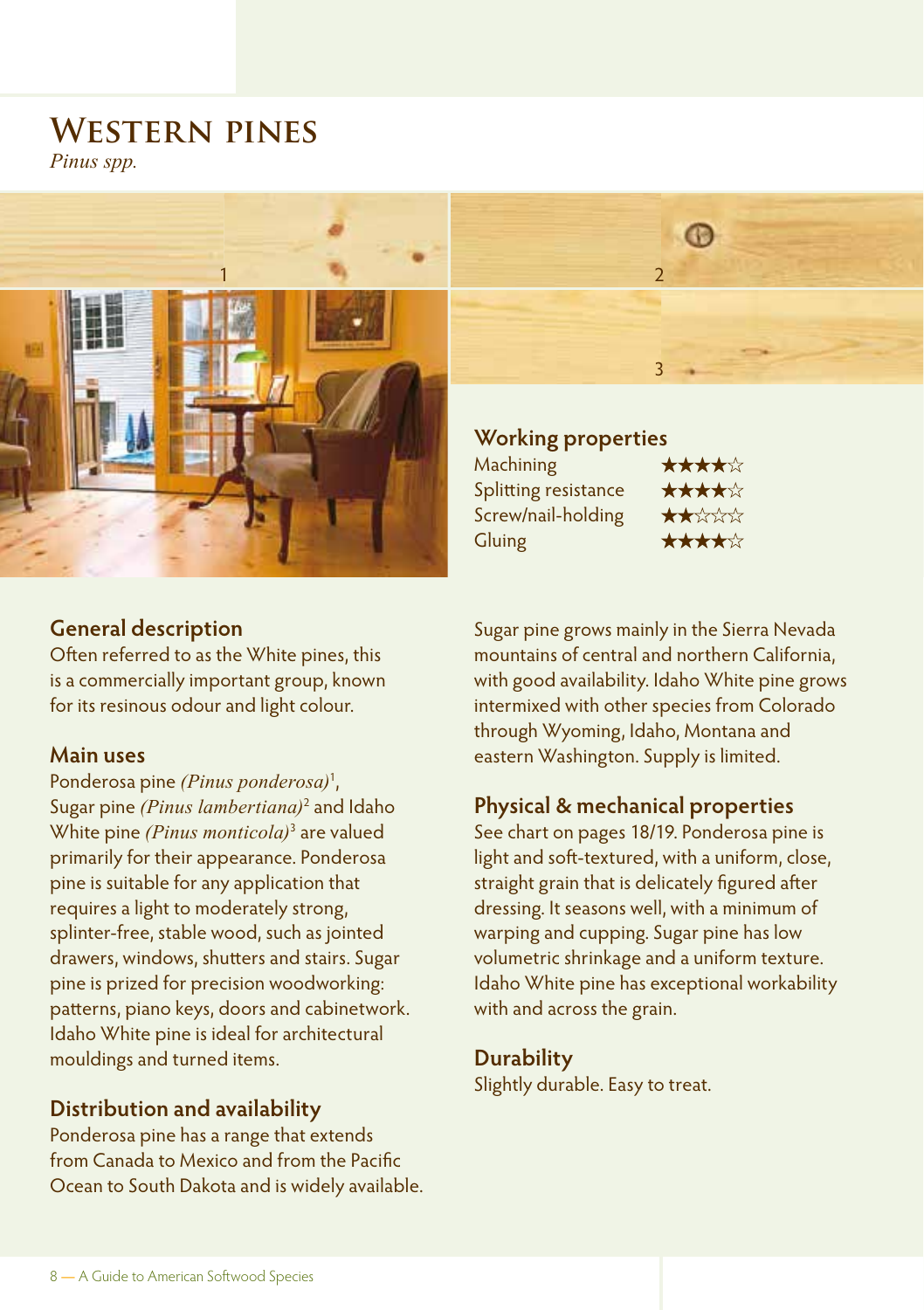**Hem-fir** *Tsuga heterophylla and Abies spp.*



### **General description**

A species combination of the five true firs: California Red fir *(Abies magnifica)*<sup>1</sup> , Grand fir *(Abies grandis)*, White fir *(Abies concolor)*<sup>2</sup> , Noble fir *(Abies procera)*<sup>3</sup> and Pacific Silver fir *(Abies amabilis)*4 with Western hemlock *(Tsuga heterophylla)*<sup>5</sup> . Fine-grained and with interchangeable structural performance, these trees are marketed together as an elegant softwood, classified as a white wood, combining beauty and strength. A very light colour, from creamy white spring wood to a light straw-brown (hemlock) or reddish-brown (firs).

### **Main uses**

Joinery that requires precision machining, a pale colour and excellent gluing, such as mouldings, exposed ceilings, doors, louvres, windows, furniture, flooring and laminated structural and non-structural products. Structural products, such as framing and engineered systems.



### **Working properties**

| $\bigstar\bigstar\downarrow\downarrow$ |
|----------------------------------------|
| *****                                  |
| ★★★☆☆                                  |
| ★★★★☆                                  |
|                                        |

### **Distribution and availability**

Second only to Douglas fir in abundance, Hem-fir accounts for 22 per cent of solid sawn production from the Western Woods region. The species grow in stands along the Pacific Coast from Northern California to Alaska and inland along the US/Canadian border as far as Montana. Readily available.

### **Physical & mechanical properties**

See chart on pages 18/19. Straight grain and fine texture. Sands to a silky smoothness with virtually no tendency to split. Weight ranges from 537 to 626 kg per cubic metre. Knotty appearance grades for joinery; lower knotty grades for general construction. Good strength and stiffness. Good insulating properties. Holds its original colour well.

### **Durability**

Slightly durable. Moderately easy to treat.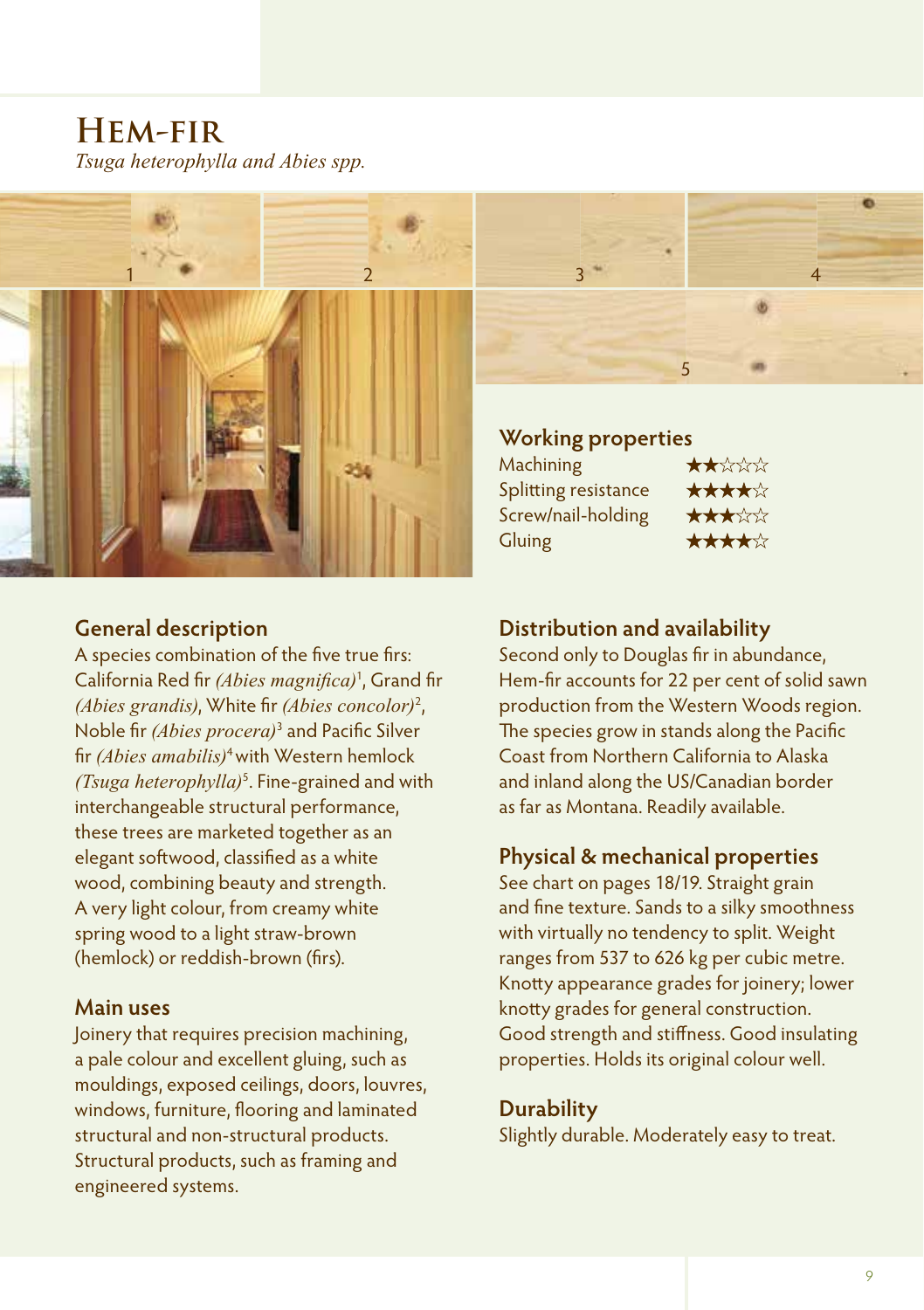## **Western hemlock** *Tsuga heterophylla*



### **General description**

Among the harder, stronger Western softwoods, it is marketed and sold separately as well as in the Hem-fir species combination. Springwood is whitish to light yellow-brown; summerwood frequently has a purplish or reddish-brown tinge; heartwood not distinct. Small black streaks often appear in the wood.

### **Main uses**

It is used for framing and architectural members and is a prime species for mouldings, millwork and panelling.

### **Working properties**

| ★★★☆☆ |
|-------|
|       |
| ★★★☆☆ |
| ★★★☆☆ |
| ★★★☆☆ |
|       |

### **Distribution and availability**

Grows best in the Pacific Northwest between sea level and 1850 metres. Readily available.

### **Physical & mechanical properties**

See chart on pages 18/19. Weight 465 kg per cubic metre. Straight grain and fine texture.

### **Durability**

Slightly durable. Moderately easy to treat.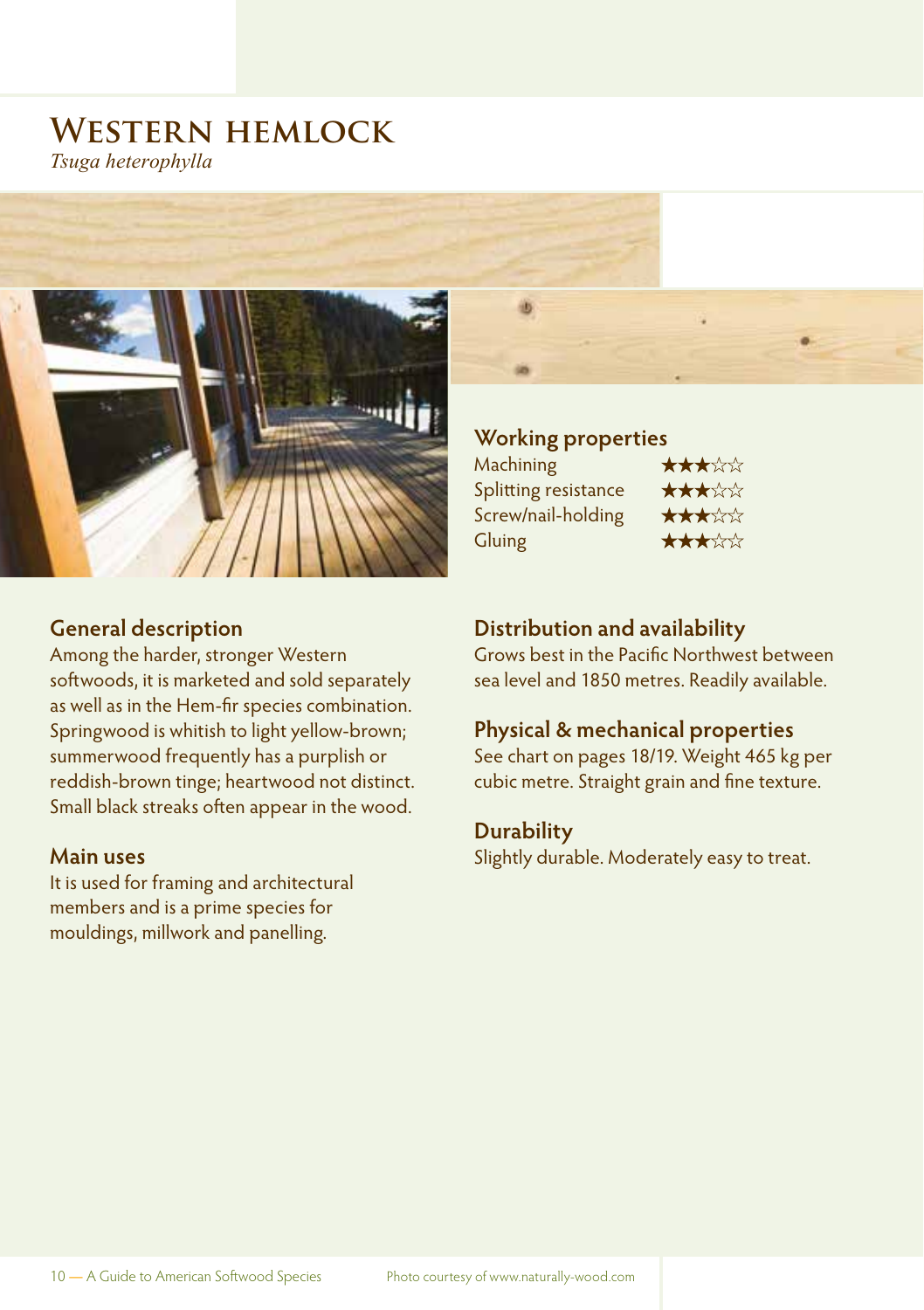## **Douglas fir** *Pseudotsuga menziesii*



### **General description**

Straight-grained and moderately heavy, with limited resin, this is one of the most attractive and strongest of the Western softwood species. The wood has a slight rosy cast; the sapwood generally a light straw colour and the heartwood a deep russet brown.

### **Main uses**

Its appearance is prized for joinery, panelling, cabinets, flooring, windows and cladding. Its strength, straightness and ease of fabrication make it the perfect highperformance timber for structural uses, such as metal plate-connected trusses, framing, bridges and large heavy members.

## **Distribution and availability**

One of the tallest on the continent, this species accounts for a fifth of North America's total softwood reserves and is grown on 14 million hectares of forest in the Western Woods region. Readily available.

### **Working properties**

| Machining            | ★★★☆☆ |
|----------------------|-------|
| Splitting resistance | ★★★☆☆ |
| Screw/nail-holding   | ★★★★☆ |
| Gluing               | ★★★☆☆ |

### **Physical & mechanical properties**

See chart on pages 18/19. Medium texture, with a weight of 540 kg per cubic metre, and a high density, specific gravity and strengthto-weight ratio. Very stiff, with high strength values in bending, tension, horizontal sheer and compression. High shrinkage when seasoned from a green state, but minimal shrinkage and swelling once seasoned.

### **Durability**

Moderately durable. Difficult to treat incising is recommended for maximum penetration of preservative.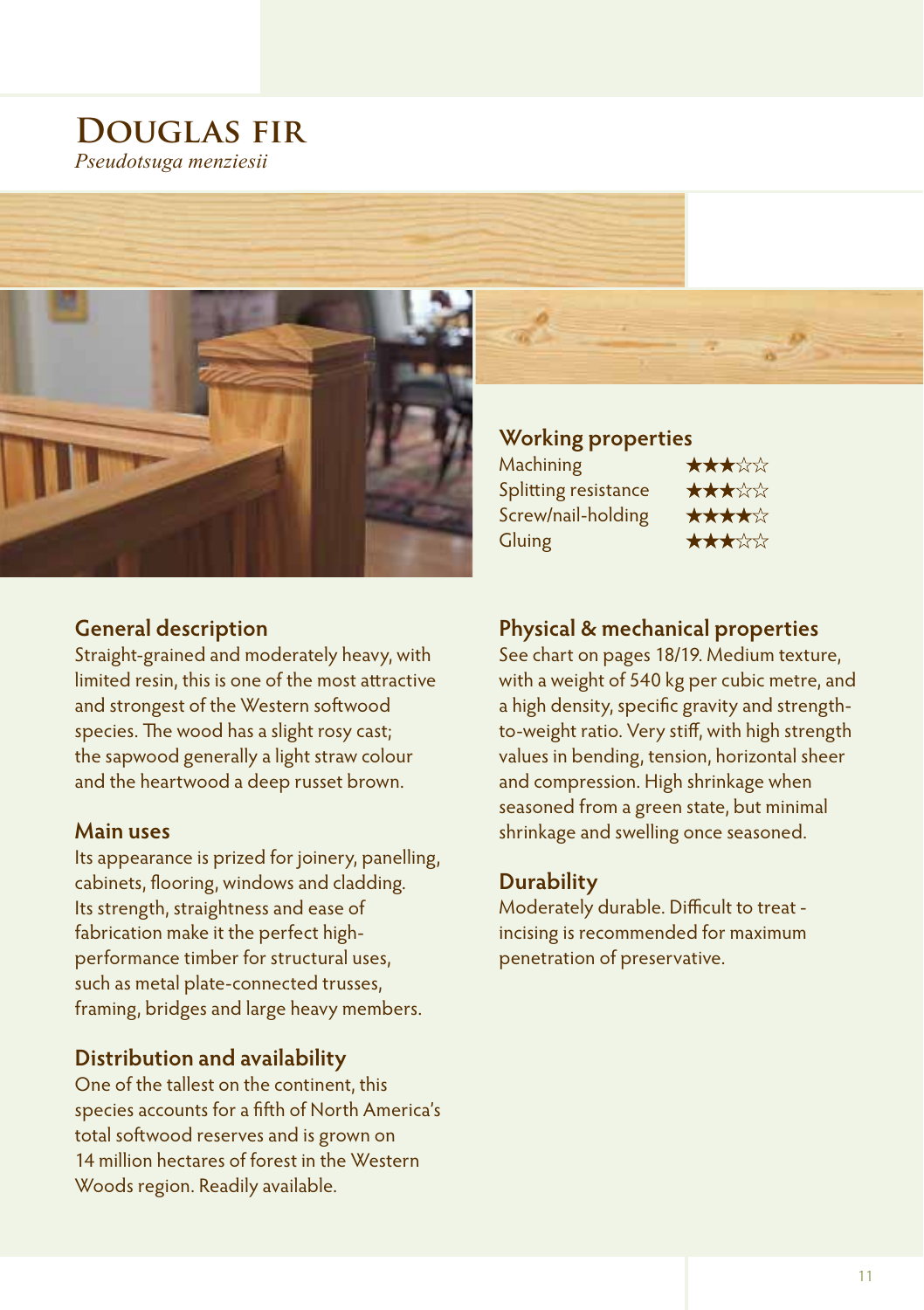# **Spruce-Pine-Fir south (SPFs)**

This species combination, classed as moderately strong, is cross-continental in origin. Because of similar design values, the combination includes Engelmann and Sitka spruces and Lodgepole pine from the West, along with Balsam fir, Jack pine, Red pine and several species of spruce from the

US Northeast. Spruce-Pine-Fir (south) design values make it appropriate for general framing applications. In the higher, structural light framing grades, dimension products are appropriate for light trusses and other engineered applications.

# **Sitka spruce**

*Picea sitchensis*



### **General description**

The creamy white to light yellow sapwood blends gradually into its pinkish-yellow to light-brown heartwood. It is marketed and sold separately or in the Spruce-Pine-Fir (south) species combination.

### **Main uses**

High quality pianos, stringed instruments, joinery and boats. It is also used for light framing in structural applications, ladder rails, scaffolding and other uses where its high strength-to-weight ratio is important.

### **Working properties**

| Machining            | ★★★☆☆                       |
|----------------------|-----------------------------|
| Splitting resistance | ★★★★☆                       |
| Screw/nail-holding   | $\star\star\star\star\star$ |
| Gluing               | ★★★★☆                       |

### **Distribution and availability**

Its natural home is a narrow belt of the Pacific Northwest coast of North America, from Alaska, through Washington and Oregon to Northern California. Readily available.

### **Physical & mechanical properties**

See chart on pages 18/19. Weighs 349 kg per cubic metre. A clear, straight-grained wood, classed moderate in many of its properties, including weight and hardness. It has the highest strength-to-weight ratio of any species.

### **Durability**

Not durable. Difficult to treat.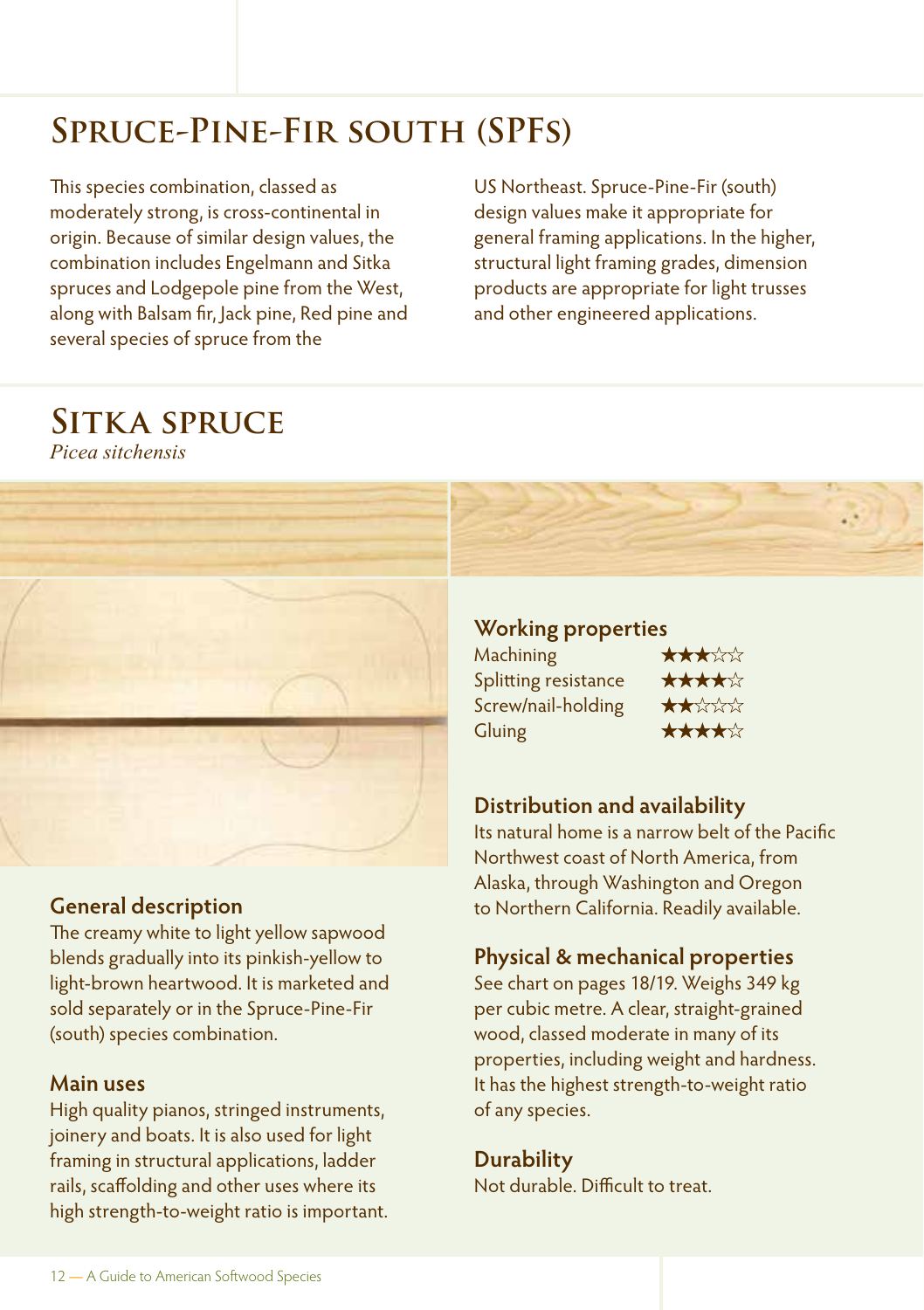## **Engelmann spruce** *Picea engelmannii*

### **General description**

Among the lightest of the commercially important softwoods, although strong in relation to weight. It is nearly white, with a reddish tinge, and odourless. Structural framing grades are marketed and sold in the Spruce-Pine-Fir (south) species combination; appearance grades are often marketed in the ES-LP (Engelmann spruce/ Lodgepole pine) combination.

### **Main uses**

Framing, wall panelling and some joinery.

### **Working properties**

Machining ★★★☆☆ Splitting resistance ★★★★☆ Screw/nail-holding ★★☆☆☆ Gluing <del>★★★★☆</del>

## **Distribution and availability**

A major component of the high-elevation Rocky Mountain forests, growing in the Rocky Mountains of Southwestern Alberta, south through the high mountains of Eastern Washington and Oregon, Idaho, and Western Montana to Western and Central Wyoming, and in the high mountains of Southern Wyoming, Colorado, Utah, Eastern Nevada, New Mexico and Northern Arizona. Readily available.

### **Physical & mechanical properties**

See chart on pages 18/19. Medium to fine textured and straight grained, with good workability. Weighing 368 kg per cubic metre, it is low in strength as a beam or post, soft, low in shock resistance, and has moderately small shrinkage. Relatively small, uniformly distributed knots.

**Durability** Not durable. Difficult to treat.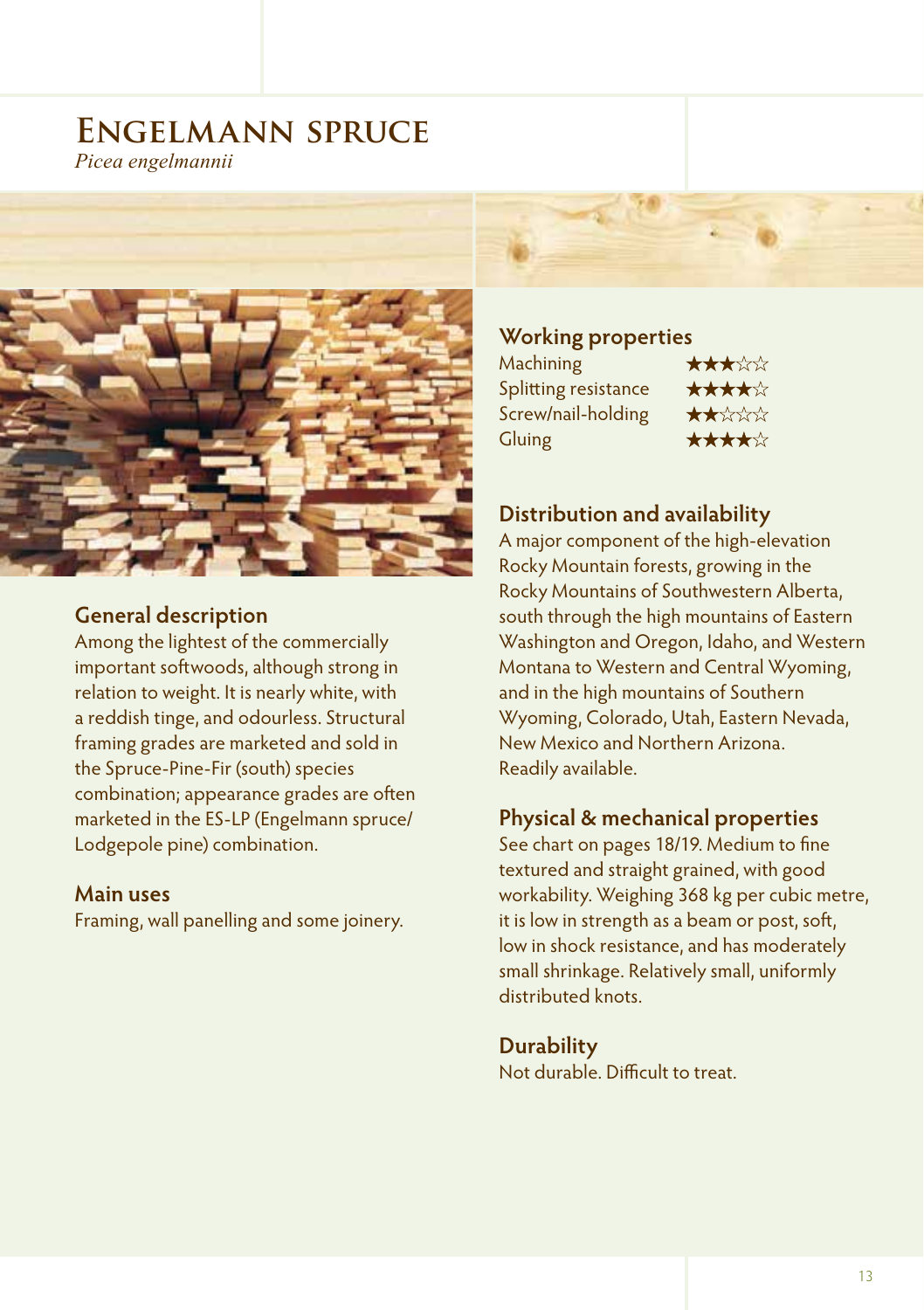## **Western larch** *Larix occidentalis*



### **General description**

Distinct among commercial softwoods for its fine, uniform, straight grain, Western larch is one of the harder, stronger and heavier softwoods. Heartwood is russet or reddish brown; sapwood is straw brown. Usually marketed and sold as Douglas fir-Larch.

### **Main uses**

Used principally as structural framing timber; when rotary cut, for veneer and plywood sheathing.

### **Distribution and availability**

Native to the high mountains of the upper Columbia River Basin in Southeastern British Columbia, Northwestern Montana, Northern and Central Idaho, Washington and Northern and Northeastern Oregon.

### **Working properties**

| Machining            | ★★★☆☆ |
|----------------------|-------|
| Splitting resistance | ★★★☆☆ |
| Screw/nail-holding   | ★★★★☆ |
| Gluing               | ★★★☆☆ |
|                      |       |

### **Physical & mechanical properties**

See chart on pages 18/19. Tough fibred and somewhat oily in appearance, the wood weighs 577 kg per cubic metre and is stiff, moderately strong and hard, with moderately large shrinkage. The wood is usually straight grained, splits easily, and is subject to ring shake. Knots are common but generally small and tight.

### **Durability**

Slightly durable. Moderately easy to treat.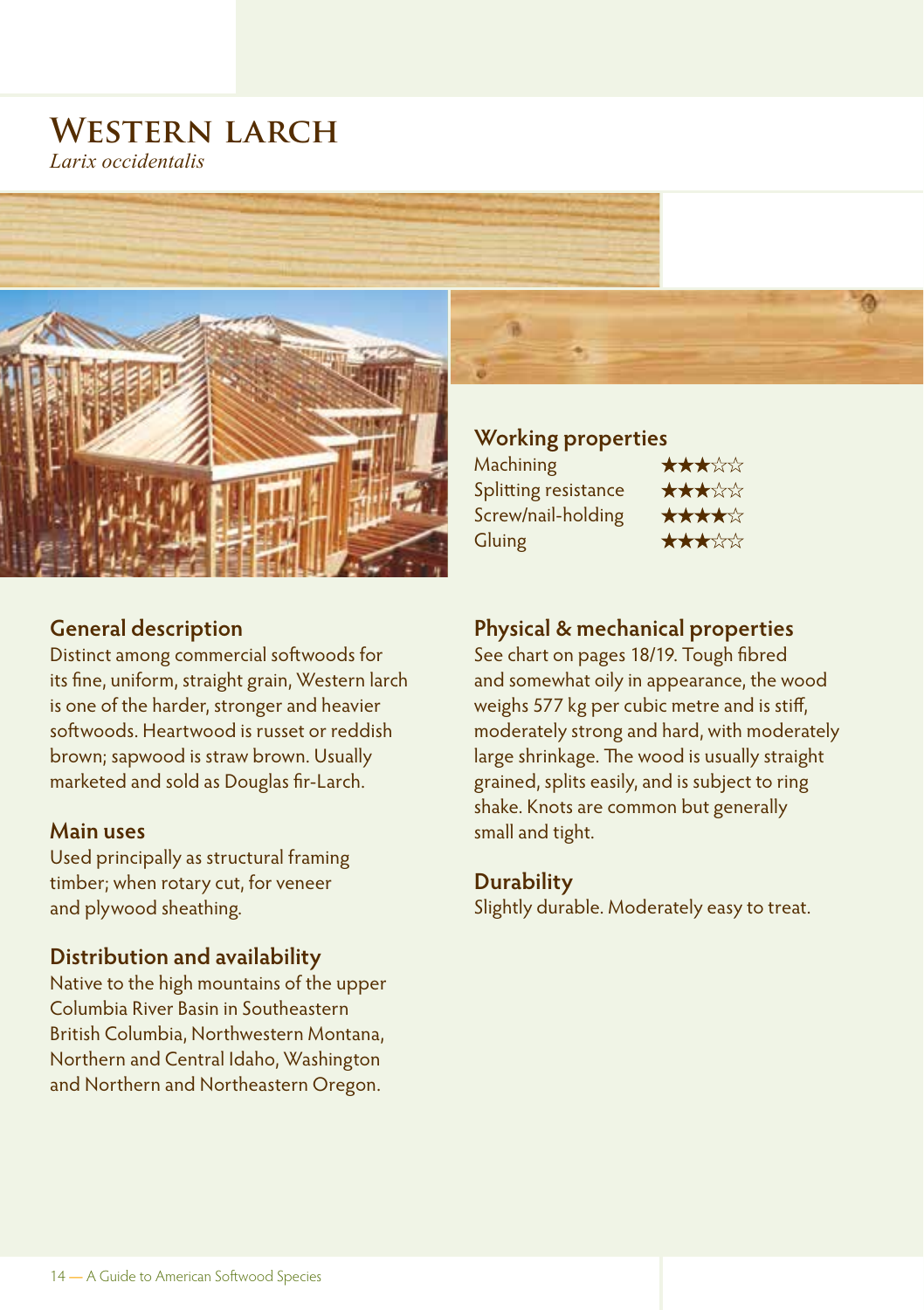## **Western red cedar** *Thuja plicata*



### **General description**

A slow-growing, long-lived tree, whose aromatic wood is highly decay-resistant. The sapwood, usually less than 2.5 centimetres wide, is almost pure white, while the heartwood varies from a dark reddish brown to light yellow.

### **Main uses**

Cladding, shingles and other exterior applications, such as greenhouses. Boatbuilding and marine structures. Interior panelling, window sashes and built-in furniture.

**Working properties** Machining ★★★★☆ Splitting resistance ★★★★☆ Screw/nail-holding ★★☆☆☆ Gluing ★★★★☆

### **Distribution and availability**

Found in the Pacific Northwest and inland to the Rocky Mountains in stands totalling 48.7 million cubic metres. Exceptional coastal area trees reach a height of 60 metres, a diameter of 4.9 metres and an age of 1,000 years or more. Readily available.

### **Physical & mechanical properties**

See chart on pages 18/19. A coarse-textured softwood, weighing 376 kg per cubic metre, with a close, uniform, straight grain and an extreme resistance to decay. Dimensionally stable, it takes paint, stains or varnishes easily. Untreated, it weathers to a silvery-grey.

**Durability** Durable. Difficult to treat with preservative.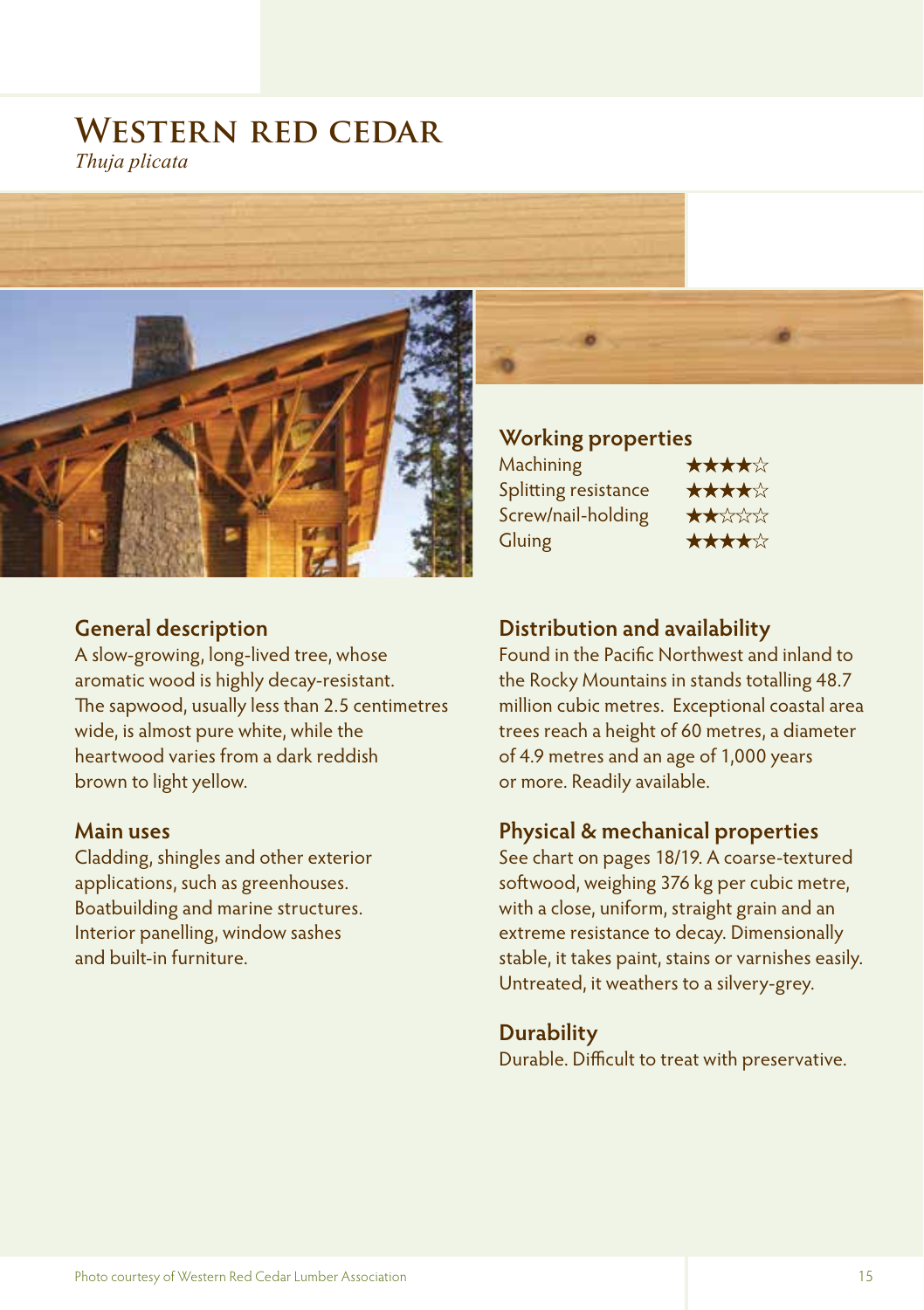# **OTHER SPECIES**



## **California redwood**

*Sequoia sempervirens*

Found exclusively in Northern California, this coastal redwood is grown commercially in natural stands. The sapwood is creamcoloured and the durable heartwood a reddish brown. Dimensionally stable with a refined texture and grain, redwood is world-renowned for its superb performance in exposed conditions: outdoor decks, garden structures, cladding, fascia, fences, benches. It weighs from 394-448 kg per cubic metre and is marketed and sold separately.

### **Working properties**

Machining ★★★★★ Splitting resistance ★★★★★ Screw/nail-holding ★★★★★ Gluing ★★★★★



### **Bald cypress** *Taxodium distichum*

Most cypress trees are native to the South. They are found primarily in wet, swampy areas. Cypress trees are conifers, but unlike most American softwoods, they are deciduous, shedding foliage in autumn like hardwoods. Although cypress is a softwood, it grows alongside hardwoods and traditionally has been grouped and manufactured with hardwoods. The oils in cypress' heartwood make it one of the most durable woods when exposed to moisture conditions causing decay.

### **Working properties**

Machining ★★★★★ Splitting resistance ★★★★★ Screw/nail-holding ★★★★★ Gluing ★★★★★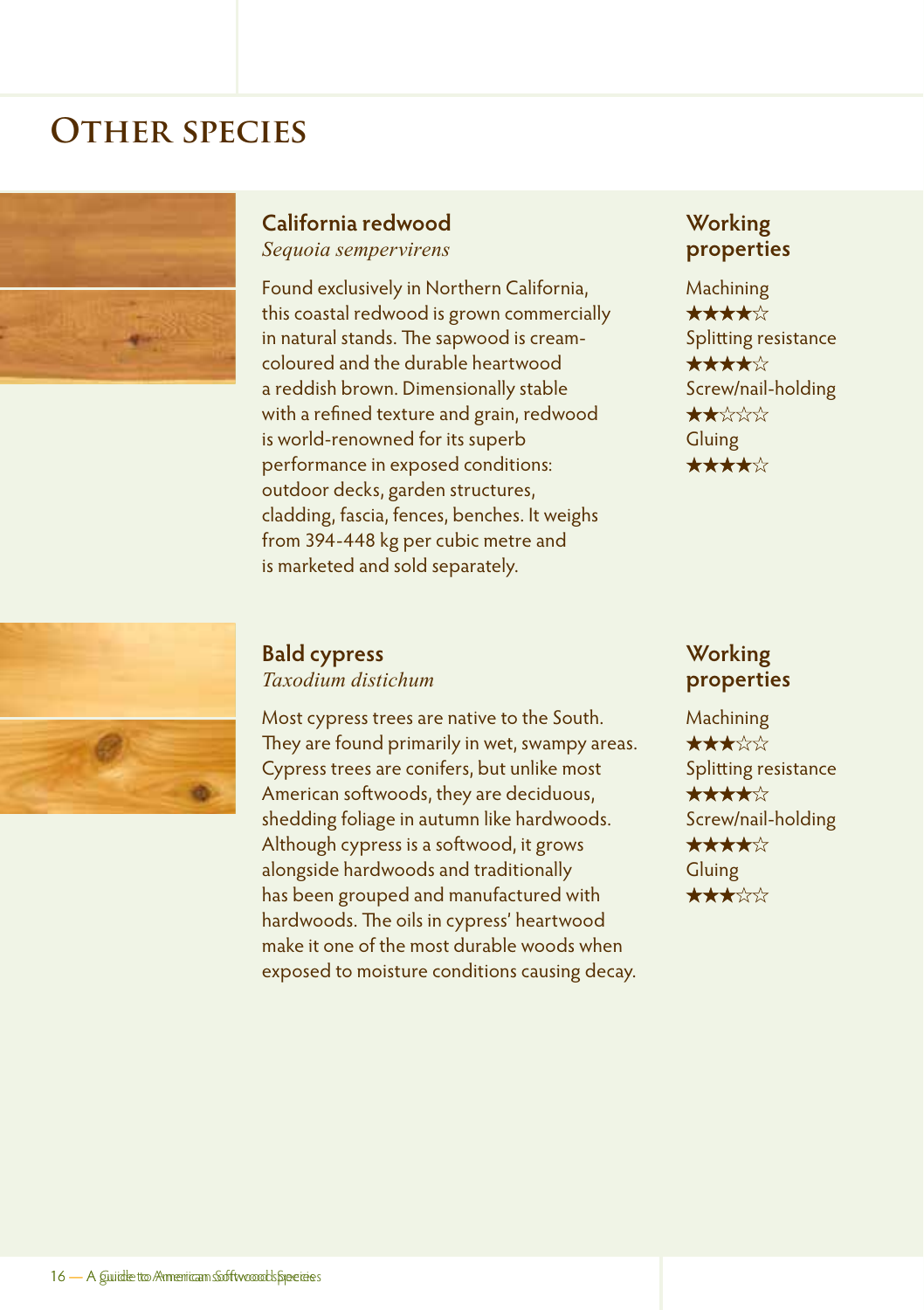

### **Alaskan yellow cedar** *Chamaecyparis nootkatensis*

The lightest in colour of the naturally durable American softwoods. Fine, uniform texture and straight grain; silvers on exposure. Strongly aromatic, moderately strong and hard. Used where weather-resistance, stability and workability are needed: park benches, exterior cabinetwork, stage construction, foundry patterns, marine and landscape installations. It weighs 497 kg per cubic metre and is marketed and sold separately.

# **Port Orford cedar**

*Chamaecyparis lawsoniana*

Found in a small area of Southern Oregon and Northern California, Port Orford cedar is finely textured with a pungent, ginger-like odour. Its heartwood is light yellow to pale brown, the sapwood is thin and hard to distinguish. Easily worked and polished, it is often substituted in Japan for Hinoki when appearance is important. Also used in woodenware, novelties and toys. It weighs 465 kg per cubic metre and is marketed and sold separately; limited availability.



# **Incense cedar**

*Libocedrus decurrens*

Fine and uniformly textured with a distinctly spicy odour. Its sapwood is white or creamcoloured, while the extremely durable heartwood is light brown, often tinged with red. A highly workable wood, it machines and weathers well. It is used outdoors as landscape material, decking and fencing, as well as for panelling, louvres and pencils. It weighs 384 kg per cubic metre and is marketed and sold separately or in the Western cedars combination.

## **Working properties**

Machining

★★★★★ Splitting resistance ★★★★★ Screw/nail-holding ★★★★★ Gluing ★★★★★

## **Working properties**

Machining ★★★★★ Splitting resistance ★★★★★ Screw/nail-holding ★★★★★ Gluing ★★★★★

### **Working properties**

Machining ★★★★★ Splitting resistance ★★★★★ Screw/nail-holding ★★★★★ Gluing ★★★★★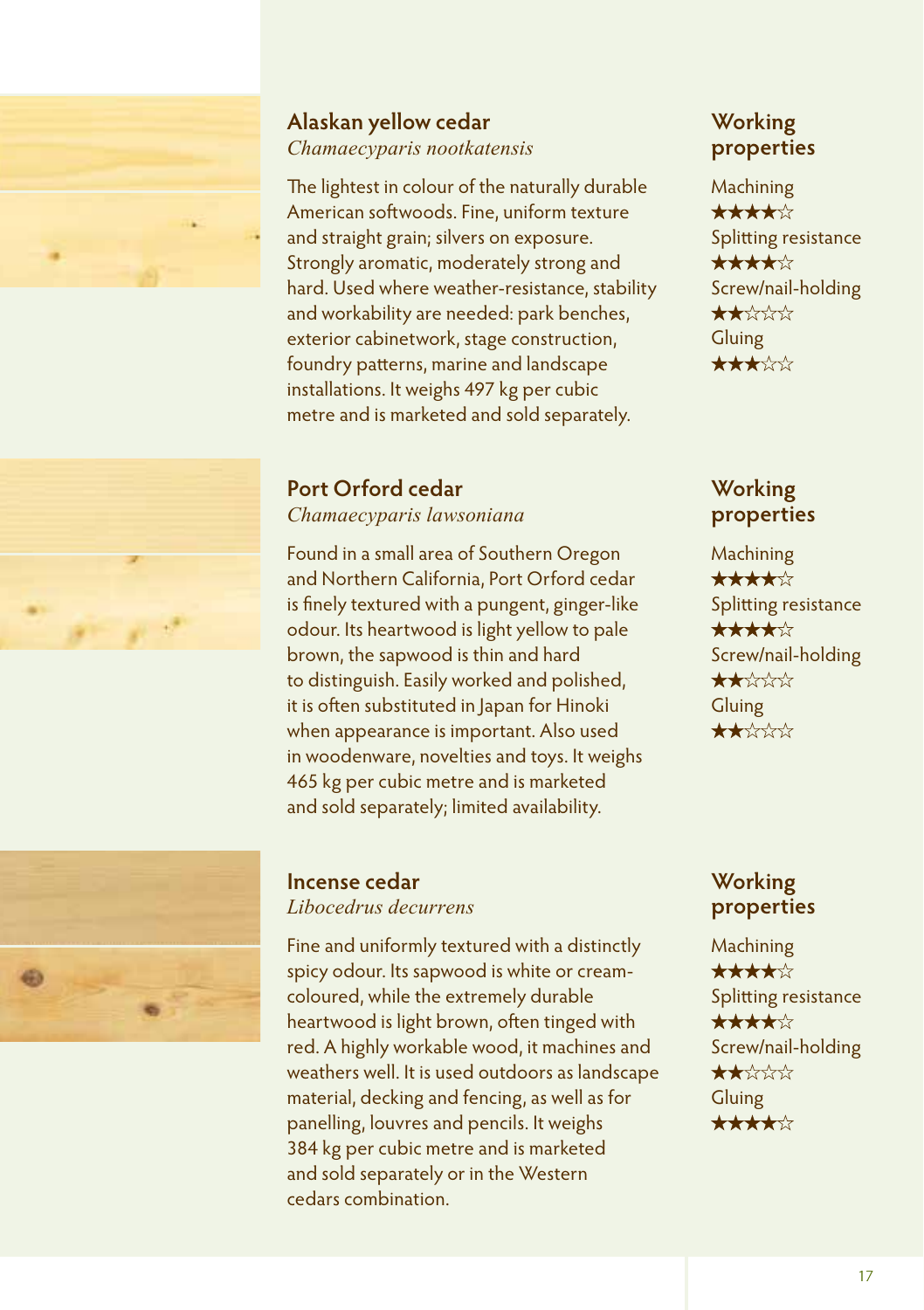# **Comparative table**

| Species                          | <b>Botanical name</b>      | Specific<br>gravity <sup>3</sup> | Modulus of<br>rupture (kPa) | Modulus of<br>elasticity (Mpa) <sup>4</sup> | Compressive strength<br>parallel to grain (kPa) |  |
|----------------------------------|----------------------------|----------------------------------|-----------------------------|---------------------------------------------|-------------------------------------------------|--|
|                                  |                            |                                  |                             |                                             |                                                 |  |
| Southern Yellow Pine (US)        |                            |                                  |                             |                                             |                                                 |  |
| Longleaf                         | Pinus palustris            | 0.59                             | 100,000                     | 13,700                                      | 58,400                                          |  |
| Slash                            | Pinus elliottii            | 0.59                             | 112,000                     | 13,700                                      | 56,100                                          |  |
| Shortleaf                        | Pinus echinata             | 0.51                             | 90,000                      | 12,100                                      | 50,100                                          |  |
| Loblolly                         | Pinus taeda                | 0.51                             | 88,000                      | 12,300                                      | 49,200                                          |  |
| Eastern white pine (US)          | Pinus strobus              | 0.35                             | 59,000                      | 8,500                                       | 33,100                                          |  |
| Western pines (US)               |                            |                                  |                             |                                             |                                                 |  |
| Ponderosa                        | Pinus ponderosa            | 0.40                             | 65,000                      | 8,900                                       | 36,700                                          |  |
| Sugar                            | Pinus lambertiana          | 0.36                             | 57,000                      | 8,200                                       | 30,800                                          |  |
| Idaho White                      | Pinus monticola            | 0.35                             | 67,000                      | 10,100                                      | 34,700                                          |  |
| Scots Pine (EU) <sup>6</sup>     | Pinus sylvestris           | 0.43                             | 83,000                      | 10,000                                      | 45,000                                          |  |
| Radiata pine                     | Pinus radiata              |                                  | 80,700                      | 10,200                                      | 41,900                                          |  |
| Caribbean pine                   | Pinus caribaea             |                                  | 115,100                     | 15,400                                      | 59,000                                          |  |
| Hem-fir (US)                     |                            |                                  |                             |                                             |                                                 |  |
| Western hemlock                  | Tsuga heterophylla         | 0.45                             | 78,000                      | 11,300                                      | 49,000                                          |  |
| California Red fir               | Abies magnifica            | 0.38                             | 72,400                      | 10,300                                      | 37,600                                          |  |
| Grand fir                        | Abies grandis              | 0.37                             | 61,400                      | 10,800                                      | 36,500                                          |  |
| White fir                        | Abies concolor             | 0.39                             | 68,000                      | 10,300                                      | 40,000                                          |  |
| Noble fir                        | Abies procera              | 0.39                             | 74,000                      | 11,900                                      | 42,100                                          |  |
| Pacific Silver fir               | Abies amabilis             | 0.43                             | 75,800                      | 12,100                                      | 44,200                                          |  |
| Douglas fir (US)                 | Pseudotsuga menziesii      | $0.46 - 0.50$                    | 82-90,000                   | 10,300-13,400                               | 43,000-51,200                                   |  |
| Douglas fir (UK) <sup>5</sup>    | Pseudotsuga menziesii      | 0.44                             | 91,000                      | 10,500                                      | 48,300                                          |  |
| Douglas fir (EU) <sup>6</sup>    | Pseudotsuga menziesii      | 0.54                             | 91,000                      | 16,800                                      | 50,000                                          |  |
| Western larch (US)               | Larix occidentalis         | 0.52                             | 90,000                      | 12,900                                      | 52,500                                          |  |
| European larch (EU) <sup>6</sup> | Larix decidua              | 0.60                             | 90,000                      | 11,800                                      | 52,000                                          |  |
| S-P-F South (US)                 |                            |                                  |                             |                                             |                                                 |  |
| Sitka spruce                     | Picea sitchensis           | 0.40                             | 70,000                      | 10,800                                      | 38,700                                          |  |
| Engelmann spruce                 | Picea engelmannii          | 0.35                             | 64,000                      | 8,900                                       | 30,900                                          |  |
| <b>Black spruce</b>              | Picea mariana              | 0.42                             | 74,000                      | 11,100                                      | 41,100                                          |  |
| Red spruce                       | Picea rubens               | 0.40                             | 74,000                      | 11,400                                      | 38,200                                          |  |
| White spruce                     | Picea glauca               | 0.36                             | 65,000                      | 9,600                                       | 35,700                                          |  |
| Balsam fir                       | Abies balsamea             | 0.35                             | 63,000                      | 10,000                                      | 36,400                                          |  |
| Jack pine                        | Pinus banksiana            | 0.43                             | 68,000                      | 9,300                                       | 39,000                                          |  |
| Red pine                         | Pinus resinosa             | 0.38                             | 72,400                      | 10,300                                      | 37,600                                          |  |
| Lodgepole pine                   | Pinus contorta             | 0.41                             | 65,000                      | 9,200                                       | 37,000                                          |  |
| Whitewood (EU) <sup>5</sup>      | Picea abies                | 0.38                             | 72,000                      | 10,200                                      | 36,500                                          |  |
| Sitka spruce (UK) <sup>5</sup>   | Picea sitchensis           | 0.34                             | 67,000                      | 8,100                                       | 36,100                                          |  |
| Cedar (US)                       |                            |                                  |                             |                                             |                                                 |  |
|                                  |                            |                                  |                             |                                             |                                                 |  |
| Western red                      | Thuja plicata              | 0.32                             | 51,700                      | 7,700                                       | 31,400                                          |  |
| Alaskan yellow                   | Chamaecyparis nootkatensis | 0.44                             | 77,000                      | 9,800                                       | 43,500                                          |  |
| Port Orford                      | Chamaecyparis lawsoniana   | 0.43                             | 88,000                      | 11,700                                      | 43,100                                          |  |
| Incense                          | Libocedrus decurrens       | 0.37                             | 55,000                      | 7,200                                       | 35,900                                          |  |
| California redwood               | Sequoia sempervirens       | $0.35 - 0.40$                    | 54-69,000                   | 7,600-9,200                                 | 36-42,400                                       |  |
| <b>Bald cypress</b>              | Taxodium distichum         | 0.46                             | 73,000                      | 9,900                                       | 43,900                                          |  |

See footnotes on back cover.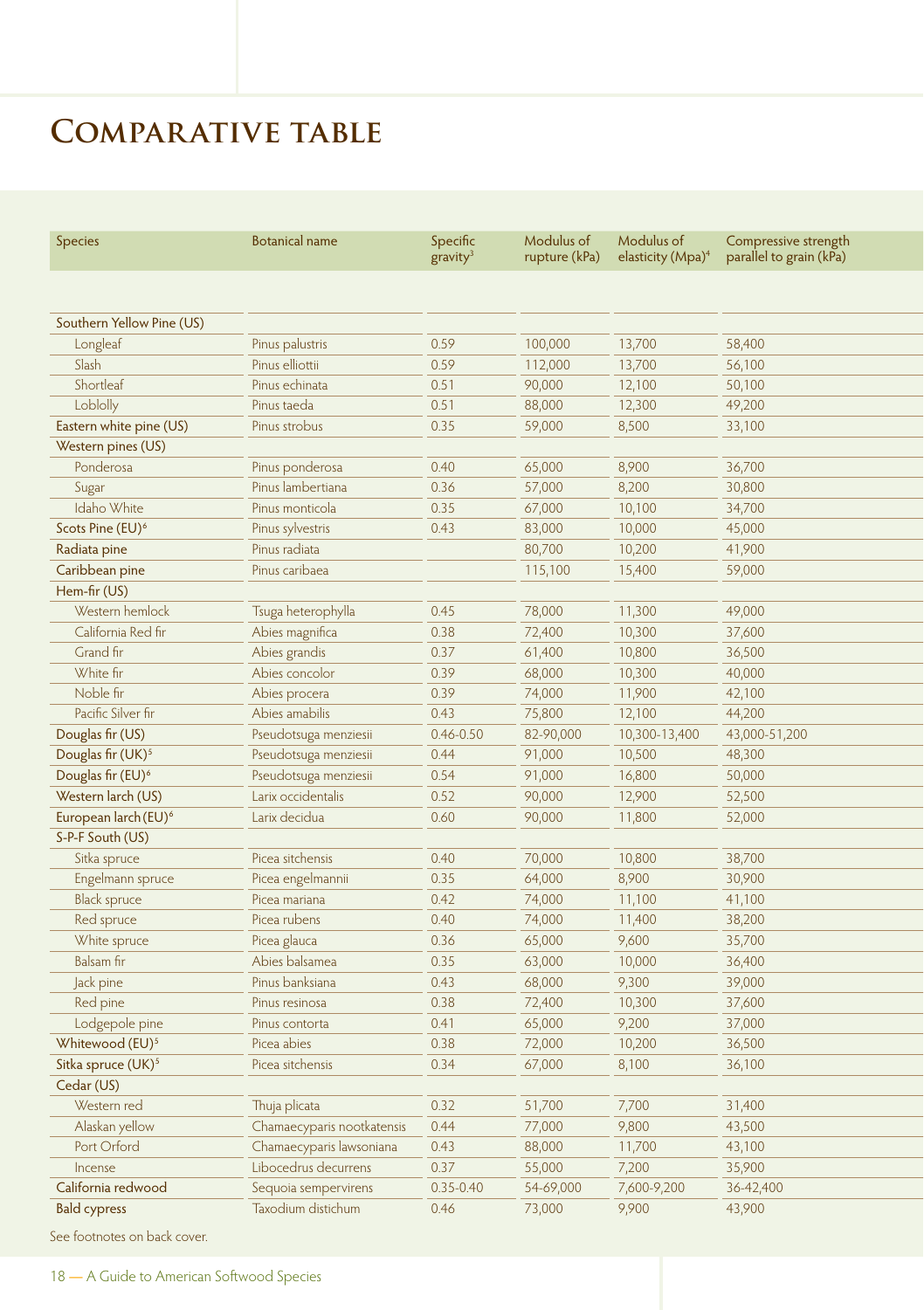## **Major softwood species, commonly exported – mechanical and working properties (metric)1, 2**

|               | Shear parallel<br>to grain (kPa) | Side<br>hardness (N) | Durability <sup>7</sup>              | <b>Treatability<sup>8</sup></b> | Working qualities |                         |                        |                |
|---------------|----------------------------------|----------------------|--------------------------------------|---------------------------------|-------------------|-------------------------|------------------------|----------------|
|               |                                  |                      |                                      |                                 | Machining         | Splitting<br>resistance | Screw/nail-<br>holding | Gluing         |
|               |                                  |                      | Slightly durable                     | Easy                            |                   |                         |                        |                |
| 10,400        |                                  | 3,900                |                                      |                                 | *****             | *****                   | *****                  | *****          |
| 11,600        |                                  |                      |                                      |                                 | *****             | *****                   | *****                  | *****          |
| 9,600         |                                  | 3,100                |                                      |                                 | *****             | *****                   | *****                  | *****          |
| 9,600         |                                  | 3,100                |                                      |                                 | *****             | *****                   | *****                  | *****          |
| 6,200         |                                  | 1,700                | Slightly durable                     | Easy                            | *****             | *****                   | *****                  | *****          |
|               |                                  |                      | Slightly durable                     | Easy                            |                   |                         |                        |                |
| 7,800         |                                  | 2,000                |                                      |                                 | *****             | *****                   | ★★☆☆☆                  | *****          |
| 7,800         |                                  | 1,700                |                                      |                                 | *****             | *****                   | *****                  | *****          |
| 7,200         |                                  | 1,900                |                                      |                                 | *****             | *****                   | ★★☆☆☆                  | *****          |
| 11,300        |                                  |                      | Slightly durable                     | Easy                            |                   |                         |                        |                |
| 11,000        |                                  | 3,300                | Not durable                          | Easy                            |                   |                         |                        |                |
| 14,400        |                                  | 5,500                | Moderately durable                   | Easy                            |                   |                         |                        |                |
|               |                                  |                      | Slightly durable                     | Moderately easy                 |                   |                         |                        |                |
| 8,600         |                                  |                      |                                      |                                 | *****             | *****                   | *****                  | *****          |
| 7,200         |                                  |                      |                                      |                                 | *****             | *****                   | *****                  | *****          |
| 6,200         |                                  |                      |                                      |                                 | *****             | *****                   | *****                  | *****          |
| 7,600         |                                  |                      |                                      |                                 | *****             | *****                   | *****                  | *****          |
| 7,200         |                                  |                      |                                      |                                 | *****             | *****                   | *****                  | *****<br>***** |
| 8,400         |                                  |                      |                                      |                                 | *****             | *****                   | *****                  |                |
|               | 7,800-10,400                     |                      | Moderately durable                   | Difficult<br>Difficult          | *****             | *****                   | *****                  | *****          |
| 11,600<br>n/a |                                  |                      | Slightly durable                     | Difficult                       |                   |                         |                        |                |
| 9,400         |                                  | 3,700                | Slightly durable<br>Slightly durable | Moderately easy                 | *****             | *****                   | *****                  | *****          |
| n/a           |                                  |                      | Slightly durable                     | Moderately easy                 |                   |                         |                        |                |
|               |                                  |                      | Not durable                          | Difficult                       |                   |                         |                        |                |
| 7,900         |                                  | 2,300                |                                      |                                 | *****             | *****                   | *****                  | *****          |
| 8,300         |                                  | 1,750                |                                      |                                 | *****             | *****                   | *****                  | *****          |
| 8,500         |                                  | 2,400                |                                      |                                 | *****             | *****                   | ★★☆☆☆                  | *****          |
| 8,900         |                                  | 2,200                |                                      |                                 | *****             | *****                   | *****                  | *****          |
| 6,700         |                                  | 1,800                |                                      |                                 | *****             | *****                   | *****                  | *****          |
| 6,500         |                                  | 1,700                |                                      |                                 | *****             | *****                   | *****                  | *****          |
| 8,100         |                                  | 2,500                |                                      |                                 | *****             | *****                   | *****                  | *****          |
| 7,200         |                                  | 2,200                |                                      |                                 | *****             | *****                   | *****                  | *****          |
| 6,100         |                                  | 2,100                |                                      |                                 | *****             | *****                   | *****                  | *****          |
| 9,800         |                                  |                      | Slightly durable                     | Difficult                       |                   |                         |                        |                |
| 8,700         |                                  |                      | Not durable                          | Difficult                       |                   |                         |                        |                |
|               |                                  |                      |                                      |                                 |                   |                         |                        |                |
| 6,800         |                                  | 1,600                | Durable                              | Difficult                       | *****             | *****                   | *****                  | *****          |
| 7,800         |                                  | 2,600                | Durable                              | Difficult                       | *****             | *****                   | *****                  | *****          |
| 9,400         |                                  | 2,800                | Durable                              | Moderately easy                 | *****             | *****                   | *****                  | *****          |
| 6,100         |                                  | 2,100                | Durable                              | Difficult                       | *****             | *****                   | ★★☆☆☆                  | *****          |
|               | 6,500-7,600                      | 1,900-2,100          | Durable                              | Difficult                       | *****             | *****                   | ★★☆☆☆                  | *****          |
| 6,900         |                                  | 2,300                | Durable                              | Difficult                       | *****             | *****                   | *****                  | *****          |